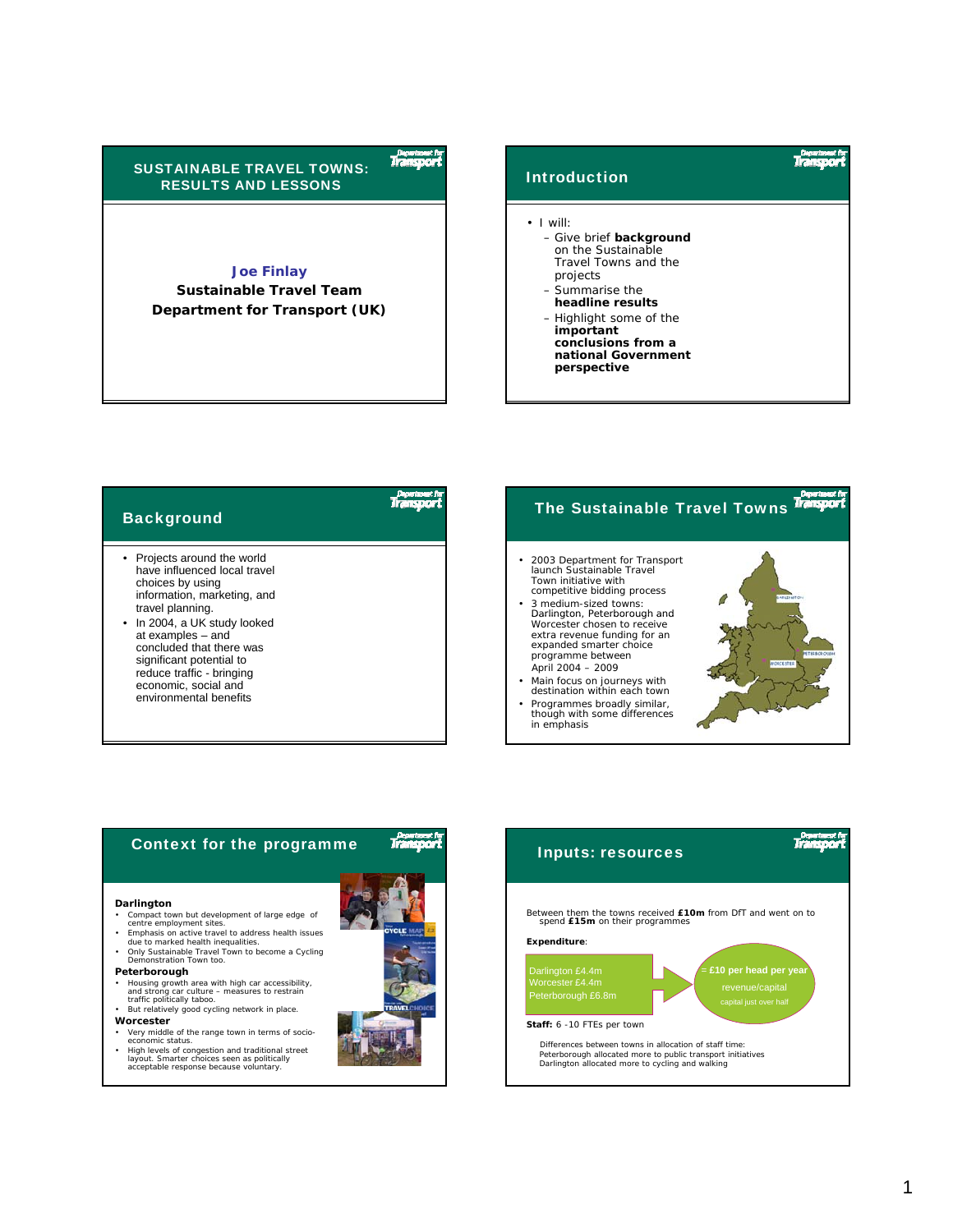





| <b>The Results</b><br>(over all three towns) |                  |                    |                         |  |
|----------------------------------------------|------------------|--------------------|-------------------------|--|
| <b>Car Trips</b>                             | <b>Bus Trips</b> | <b>Cycle Trips</b> | Walking<br><b>Trips</b> |  |
| <b>DOWN</b><br>9%                            | UP<br>10%-22%    | UP<br>26%-30%      | UP<br>10%-13%           |  |
|                                              |                  |                    |                         |  |



- Cycle trips down 9%
- Walking trips down 9 %